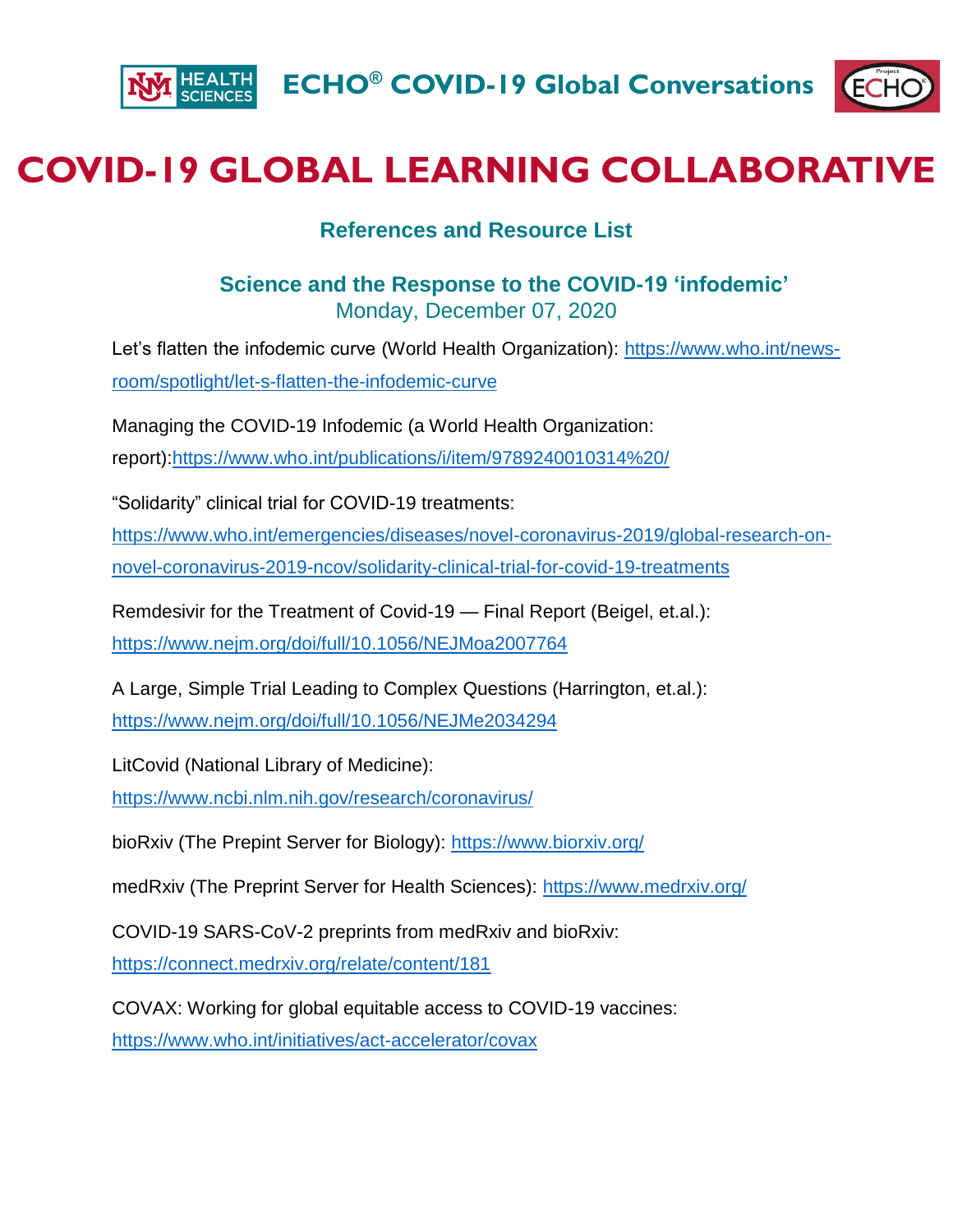

Global Health Governance Programme, COVID-19 Rapid Research: <http://globalhealthgovernance.org/covid19>

Devi Sridhar's Column in "The Guardian": [https://www.theguardian.com/profile/devi](https://www.theguardian.com/profile/devi-sridhar)[sridhar](https://www.theguardian.com/profile/devi-sridhar)

Siouxsie Wiles Writing on "The Spinoff": <https://thespinoff.co.nz/author/siouxsie-wiles/>

COVID-19 Graphics: [https://thespinoff.co.nz/media/04-09-2020/the-great-toby-morris](https://thespinoff.co.nz/media/04-09-2020/the-great-toby-morris-siouxsie-wiles-covid-19-omnibus/)[siouxsie-wiles-covid-19-omnibus/](https://thespinoff.co.nz/media/04-09-2020/the-great-toby-morris-siouxsie-wiles-covid-19-omnibus/)

The bumper Toby Morris & Siouxsie Wiles Covid-19 box set (All the illustrations and animations in one place): [https://thespinoff.co.nz/media/04-09-2020/the-great-toby](https://thespinoff.co.nz/media/04-09-2020/the-great-toby-morris-siouxsie-wiles-covid-19-omnibus/)[morris-siouxsie-wiles-covid-19-omnibus/](https://thespinoff.co.nz/media/04-09-2020/the-great-toby-morris-siouxsie-wiles-covid-19-omnibus/)

WHO resources on infodemic management: [https://www.who.int/teams/risk](https://www.who.int/teams/risk-communication/infodemic-management/)[communication/infodemic-management/](https://www.who.int/teams/risk-communication/infodemic-management/)

WHO Resources for the general public:<https://www.who.int/teams/risk-communication>

WHO Technical resources: [https://www.who.int/emergencies/diseases/novel](https://www.who.int/emergencies/diseases/novel-coronavirus-2019/technical-guidance)[coronavirus-2019/technical-guidance](https://www.who.int/emergencies/diseases/novel-coronavirus-2019/technical-guidance)

WHO information for clinical care: [https://www.who.int/emergencies/diseases/novel](https://www.who.int/emergencies/diseases/novel-coronavirus-2019/technical-guidance/patient-management)[coronavirus-2019/technical-guidance/patient-management](https://www.who.int/emergencies/diseases/novel-coronavirus-2019/technical-guidance/patient-management)

Useful WHO slide sets for explaining science and other concepts: <https://www.who.int/teams/risk-communication/epi-win-updates>

The science track of this conference, including links to first two events: [https://www.who.int/teams/risk-communication/infodemic-management/3rd-virtual](https://www.who.int/teams/risk-communication/infodemic-management/3rd-virtual-global-who-infodemic-management-conference/science-and-research-track/Index/)[global-who-infodemic-management-conference/science-and-research-track/Index/](https://www.who.int/teams/risk-communication/infodemic-management/3rd-virtual-global-who-infodemic-management-conference/science-and-research-track/Index/)

The 3rd global conference plenary, Friday 11 December: Register Here! [https://www.who.int/teams/risk-communication/infodemic-management/3rd-virtual](https://www.who.int/teams/risk-communication/infodemic-management/3rd-virtual-global-who-infodemic-management-conference/)[global-who-infodemic-management-conference/](https://www.who.int/teams/risk-communication/infodemic-management/3rd-virtual-global-who-infodemic-management-conference/)